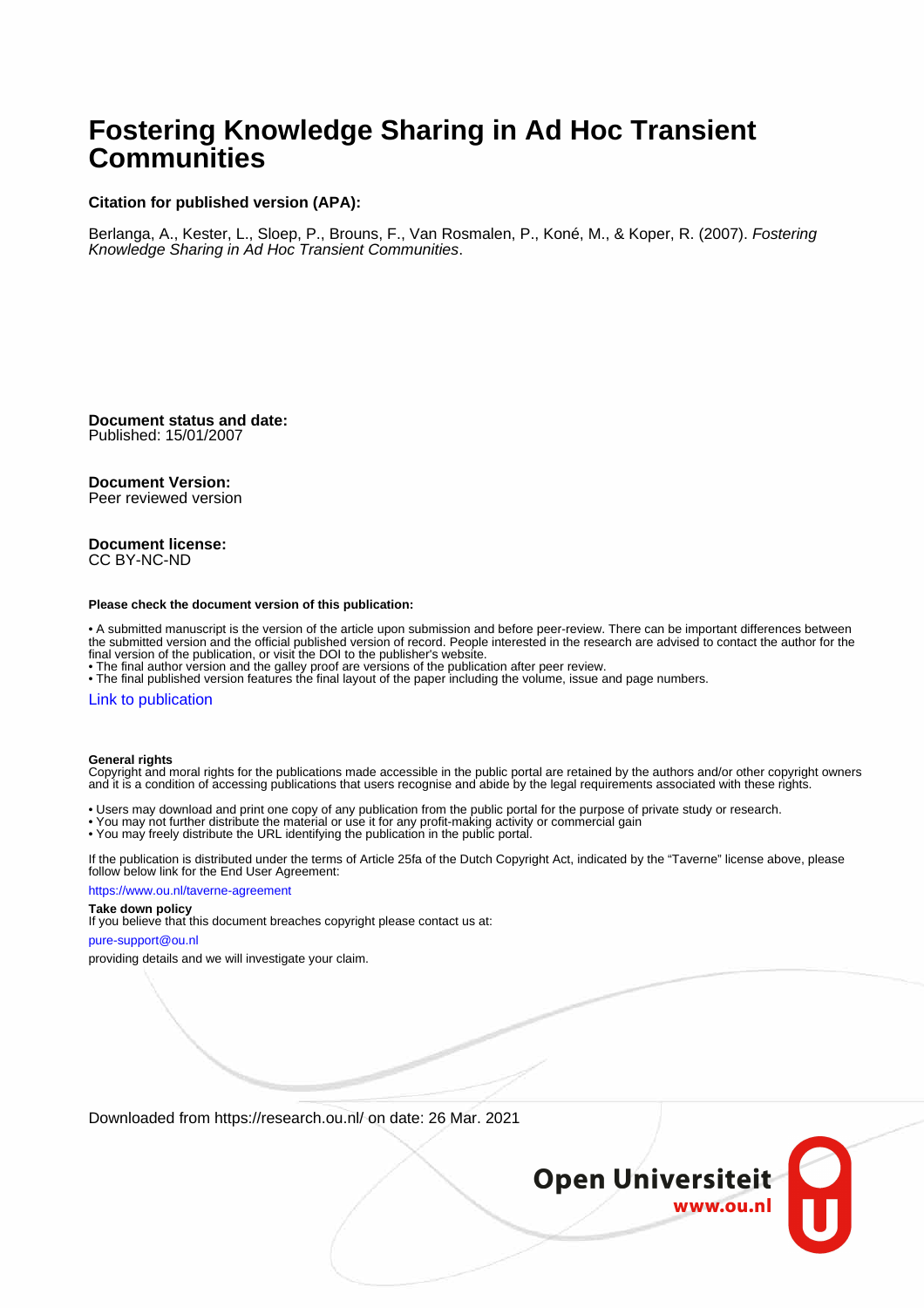# **TEN Competence**

## **Building The European Network for Lifelong Competence Development**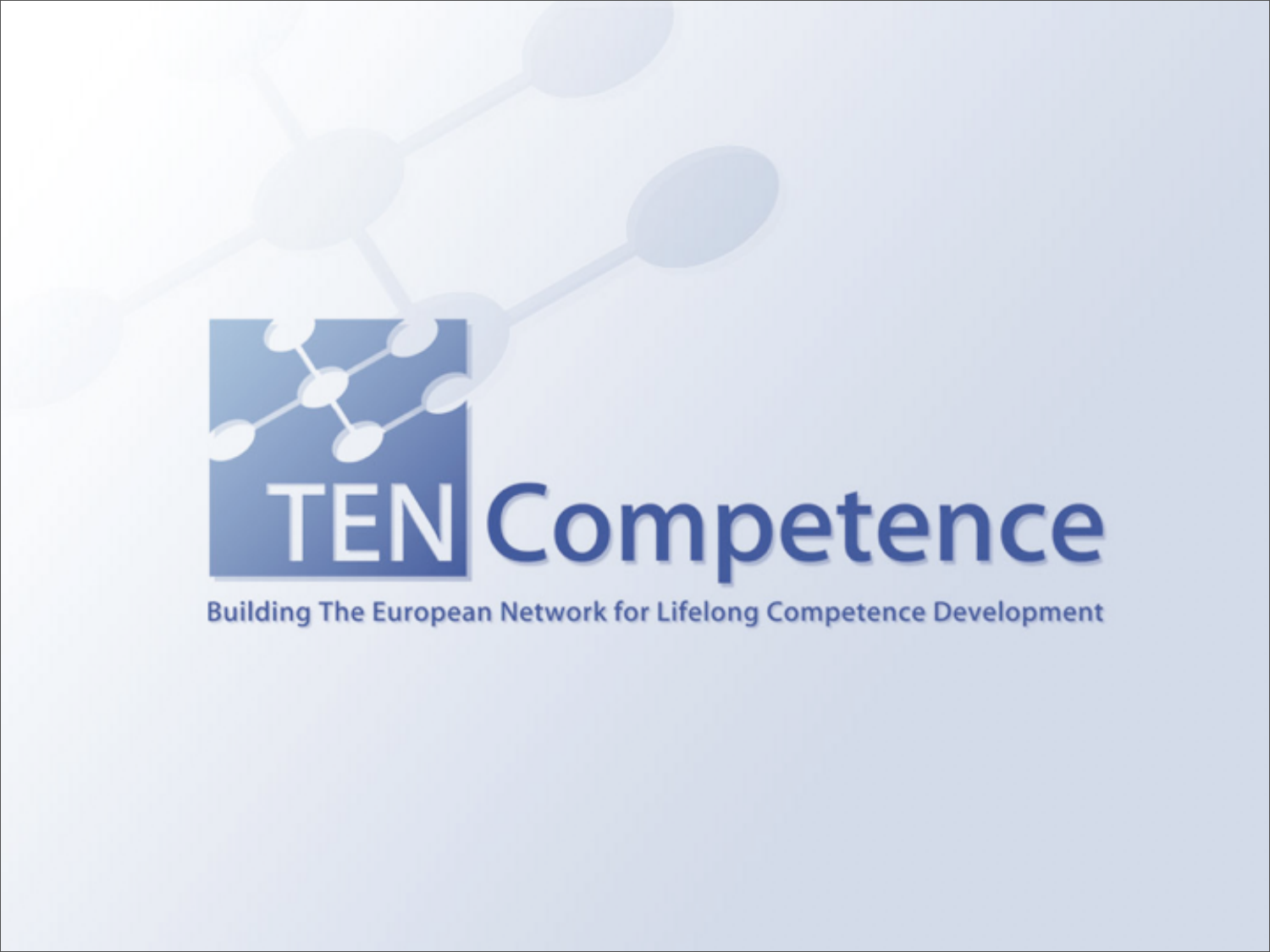## Fostering Knowledge Sharing in Ad Hoc Transient Communities

Adriana Berlanga, Liesbeth Kester, Peter Sloep, Francis Brouns, Peter van Rosmalen, Malik Koné, Rob Koper

Open University of the Netherlands

TENCompetence Open Workshop on Service Oriented Approaches and Lifelong Competence Development Infrastructures Manchester GMEX, 11th – 12th January 2007

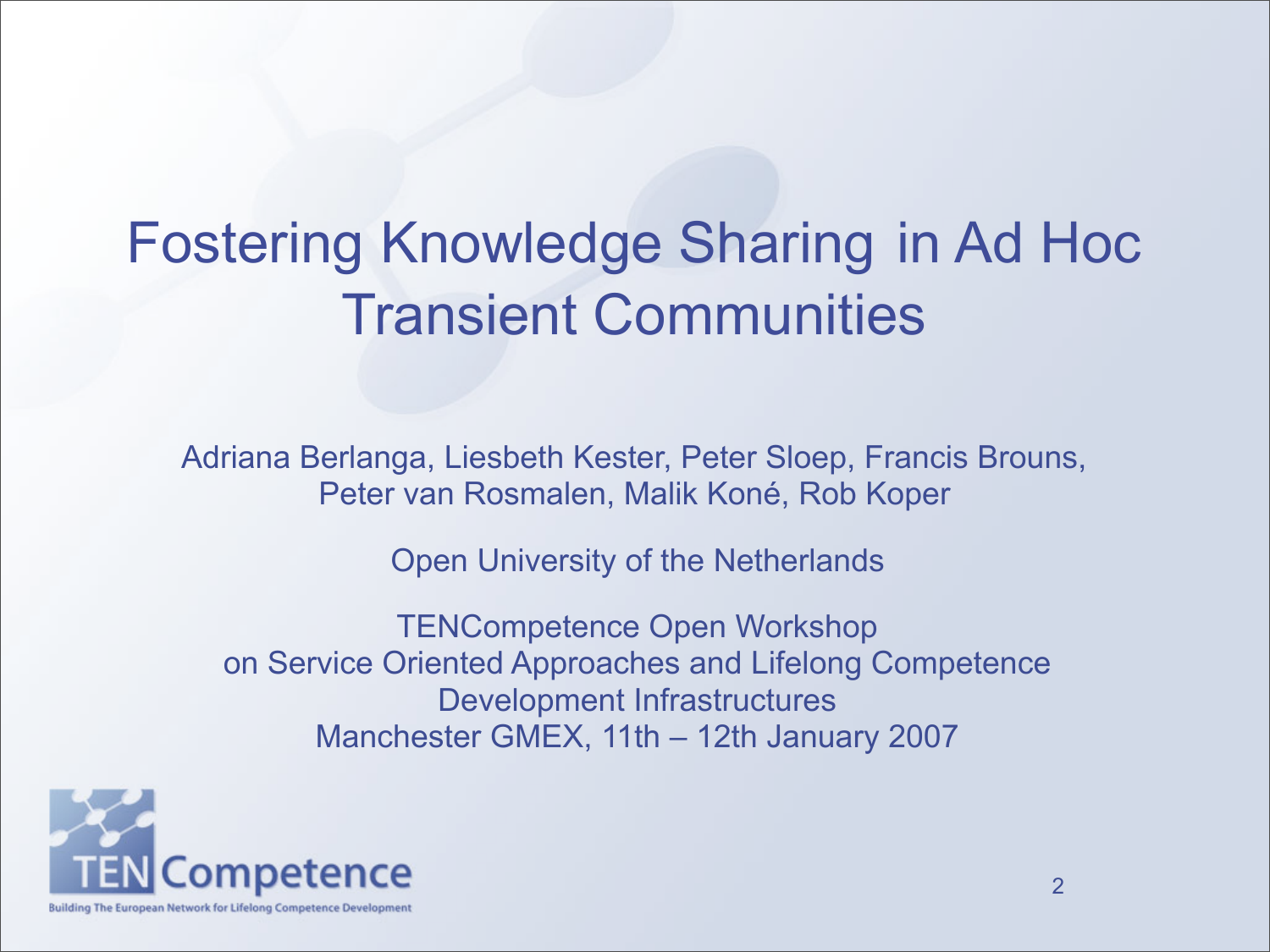# **TENCompetence**

- competence development
- in loosely organised communities
- for life-long learning (formal, informal, nonformal)

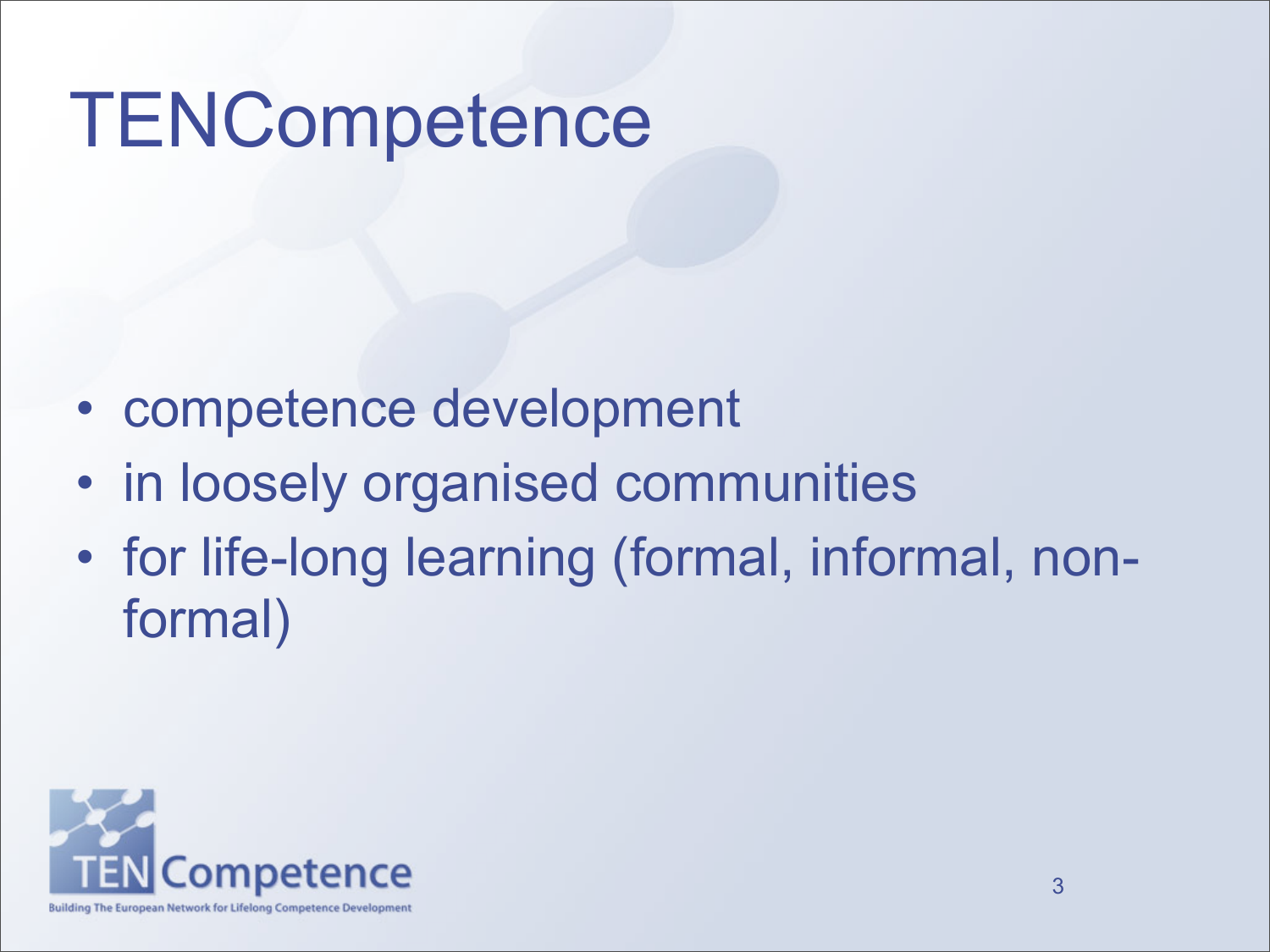# Our work package

- emphasises the social structures that are needed for learning
- looks at how these may emerge on top of a technical infrastructure
- so that life-long learners may develop their own preferred modes of interaction

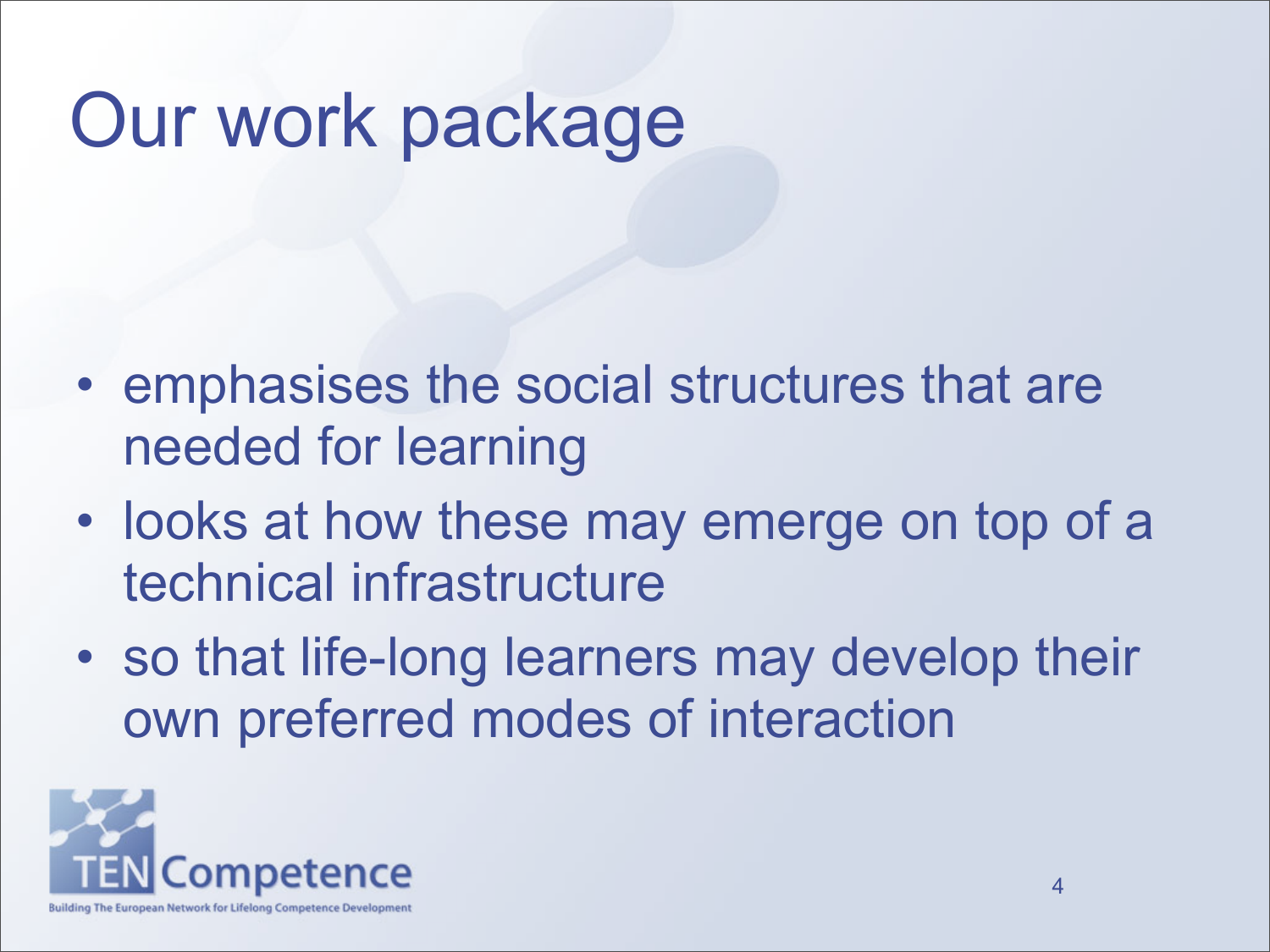# Problem

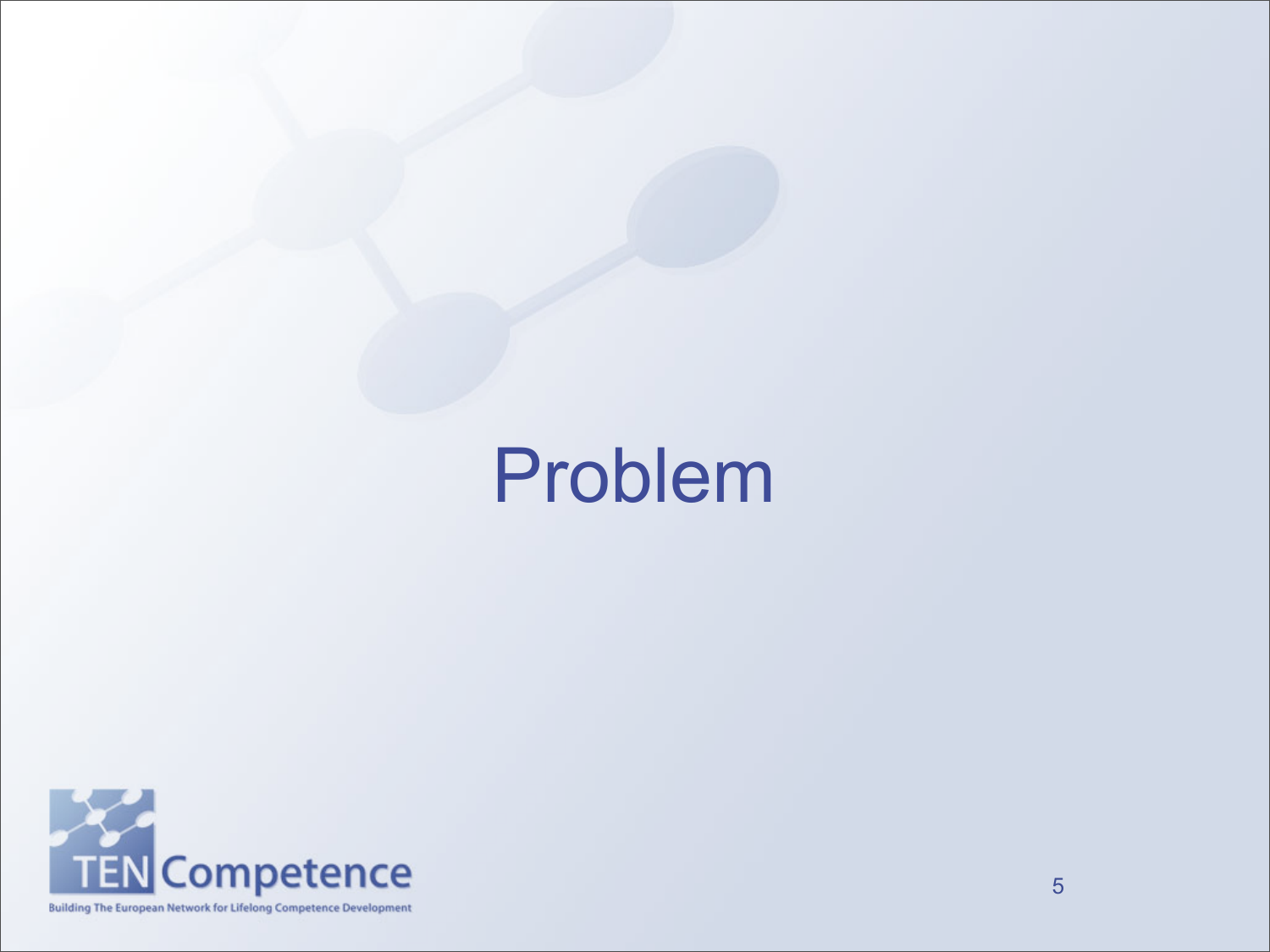# Problem

- 'Learners in a TENCompetence community 'want to learn something' through the infrastructure provided
- Broadly speaking, we provide learning opportunities by providing learning resources

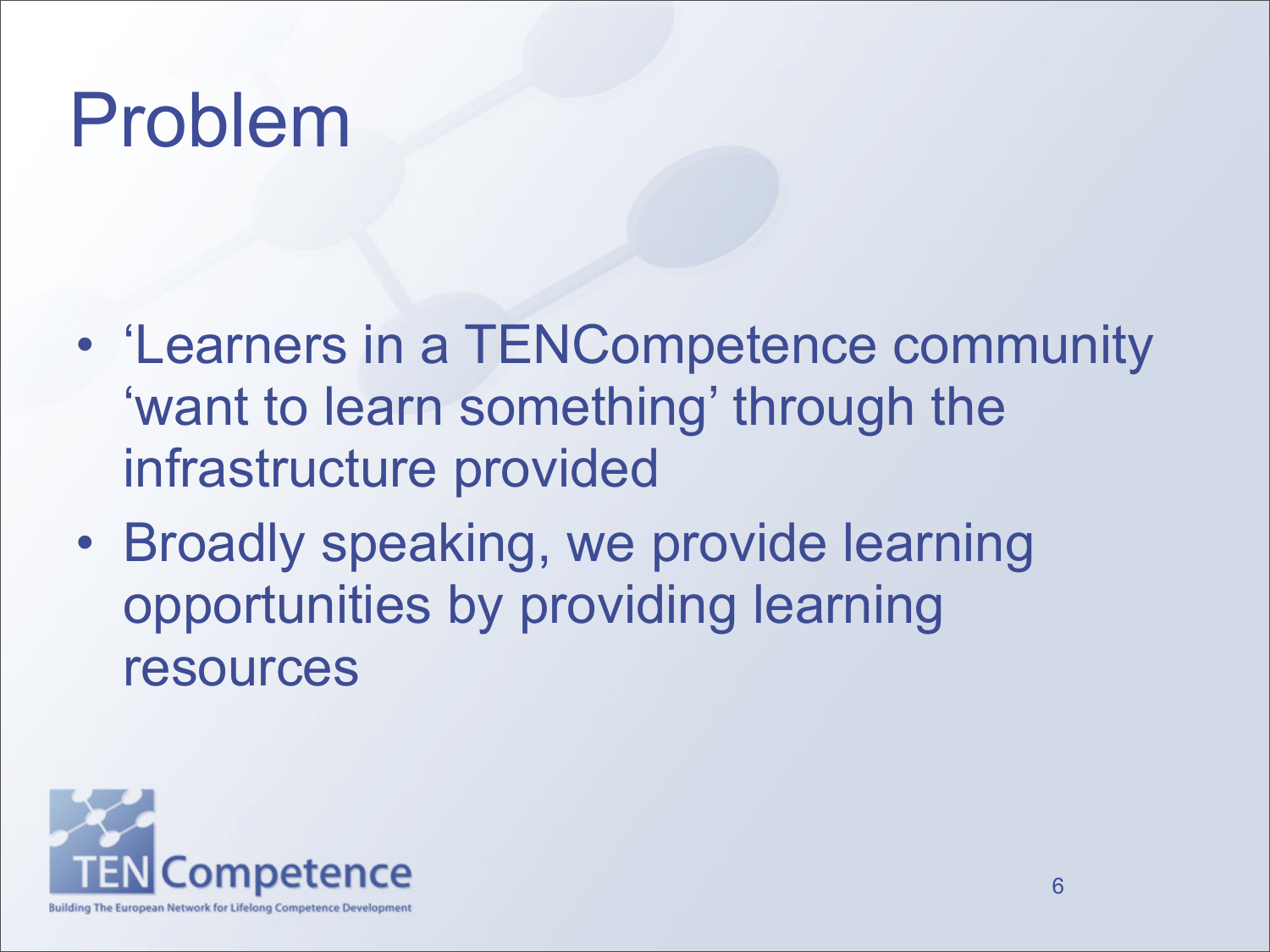# Problem (2)

- But you learn with, through and from other people!
- Unfortunately, the learners don't know each other, each others' current competencies, competence development needs, etc.

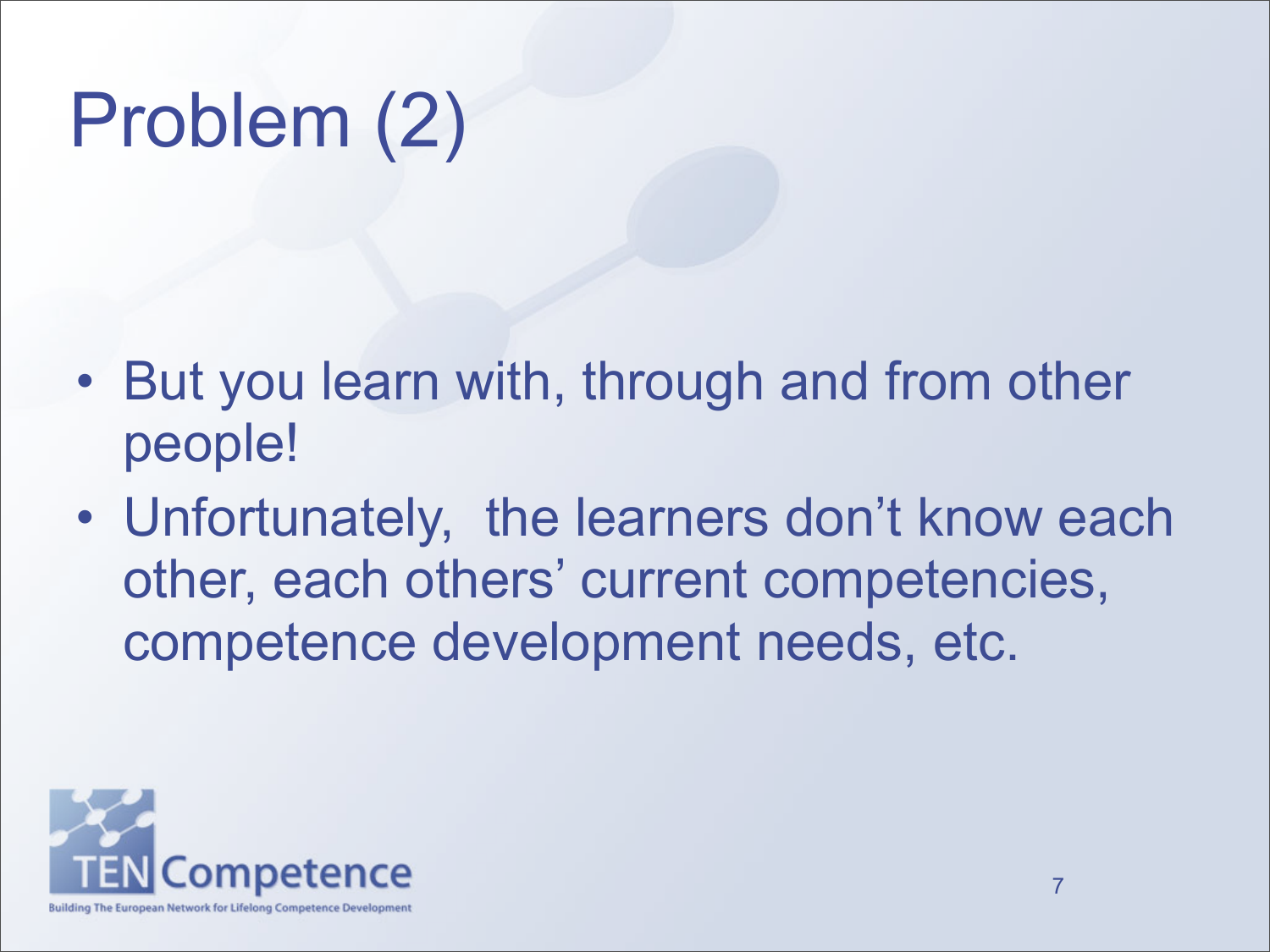# Our answer

## • use Ad Hoc Transient Communities

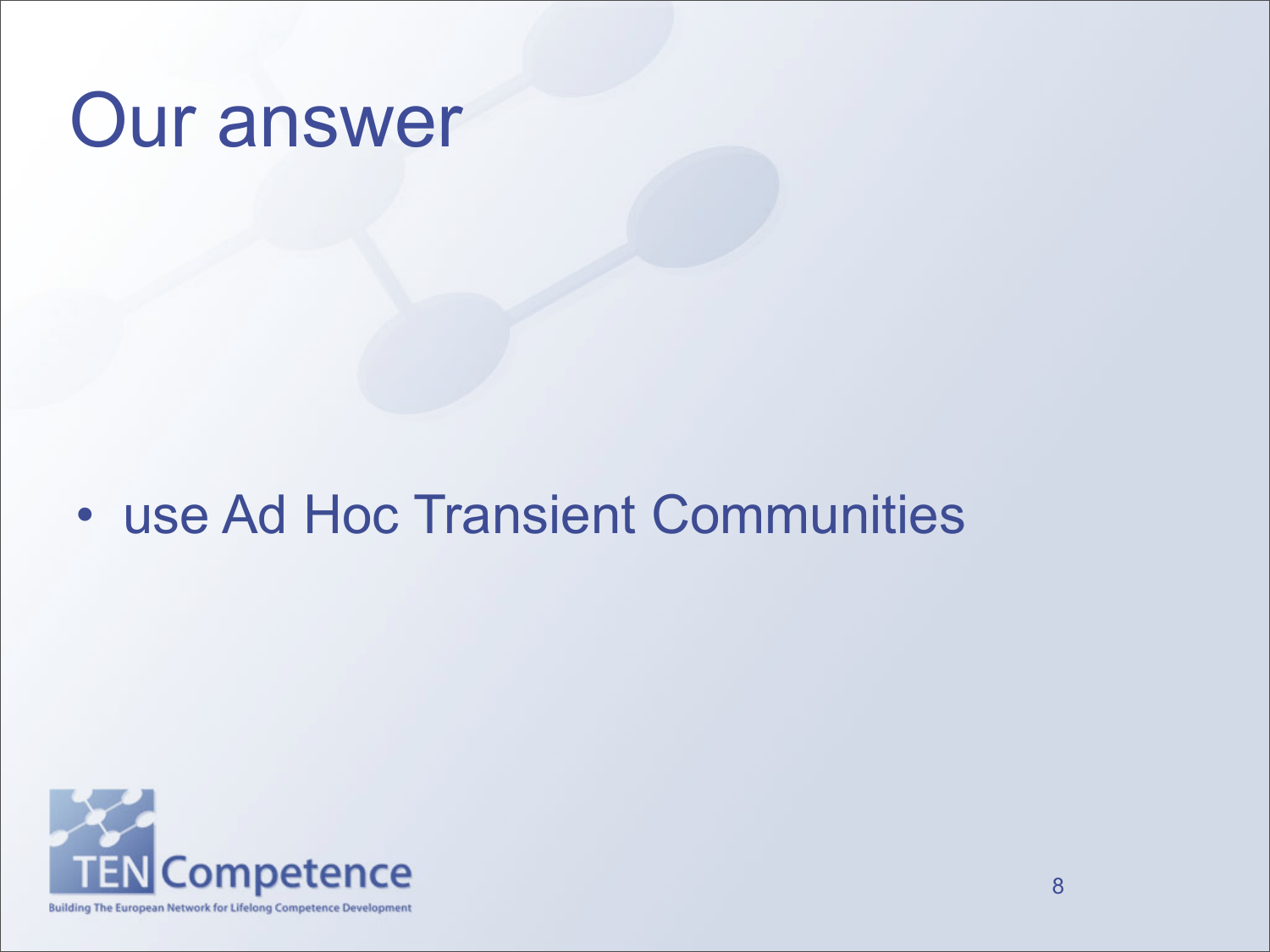# **Communities**

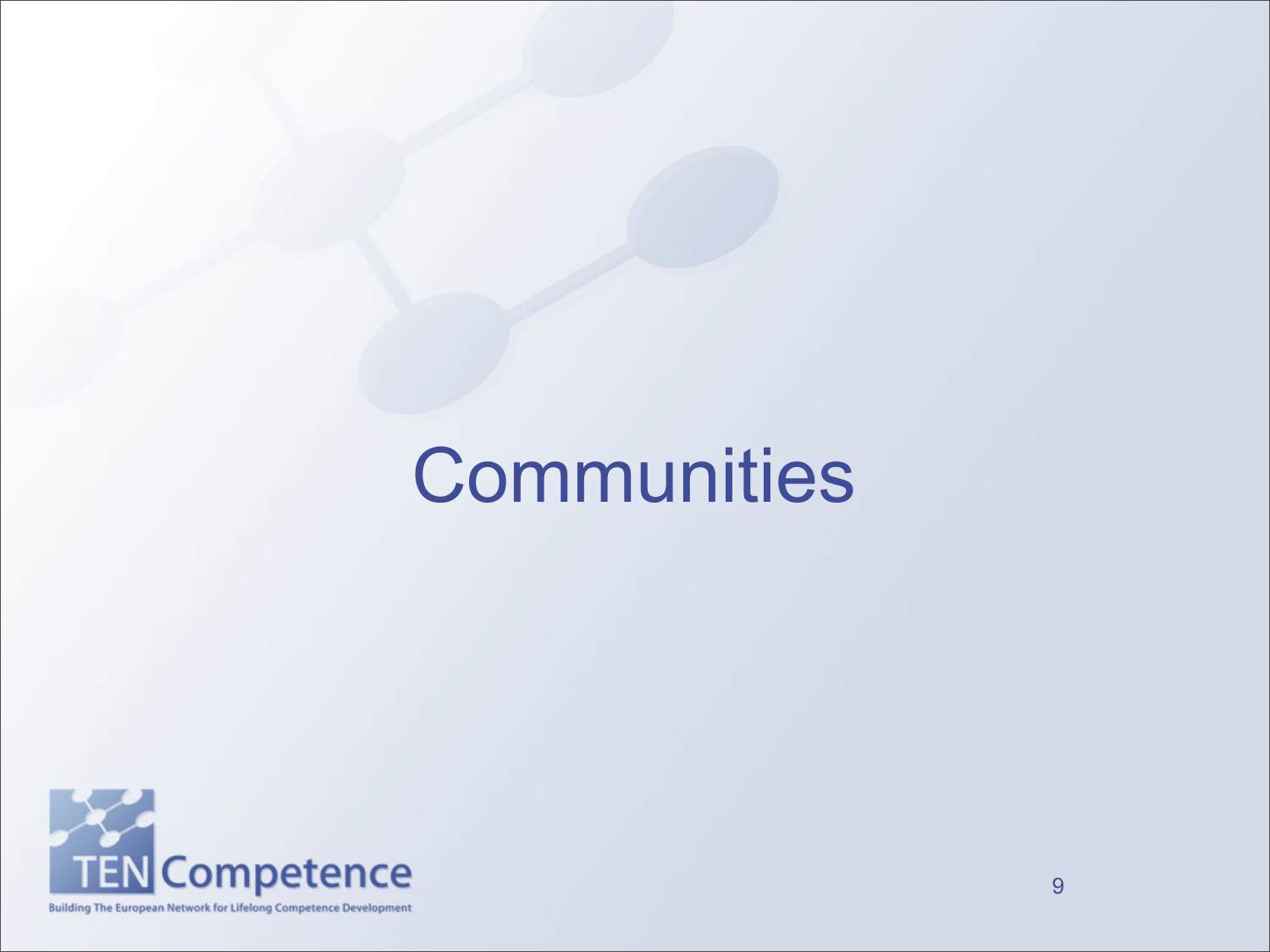# **Communities**

- There is a large literature on communities, on how they function, should be set up and managed (policies), etc.
- However, most of it is focused on communities with *shared*, *long-term* goals and a *division of labour*

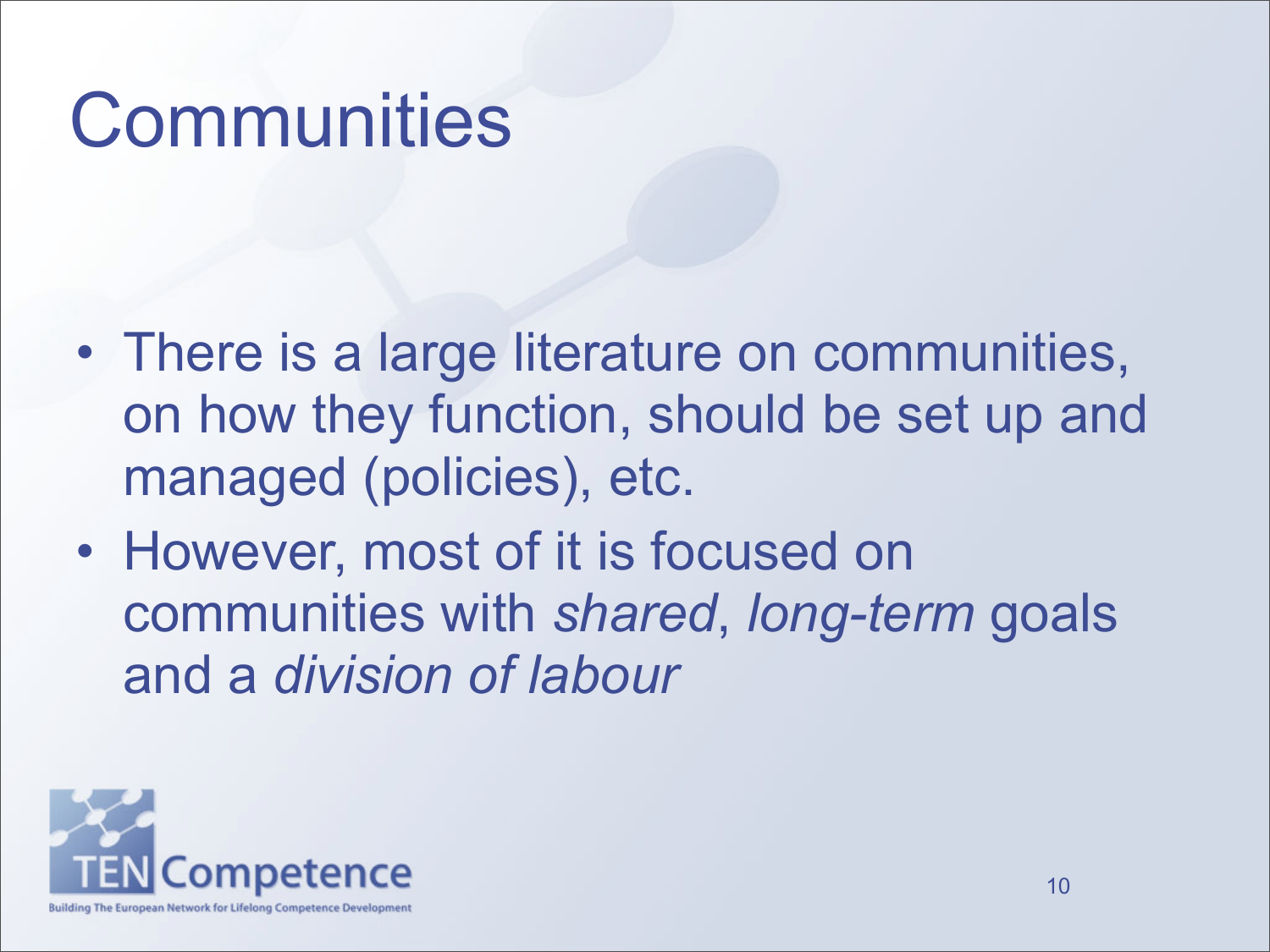## Learning Network

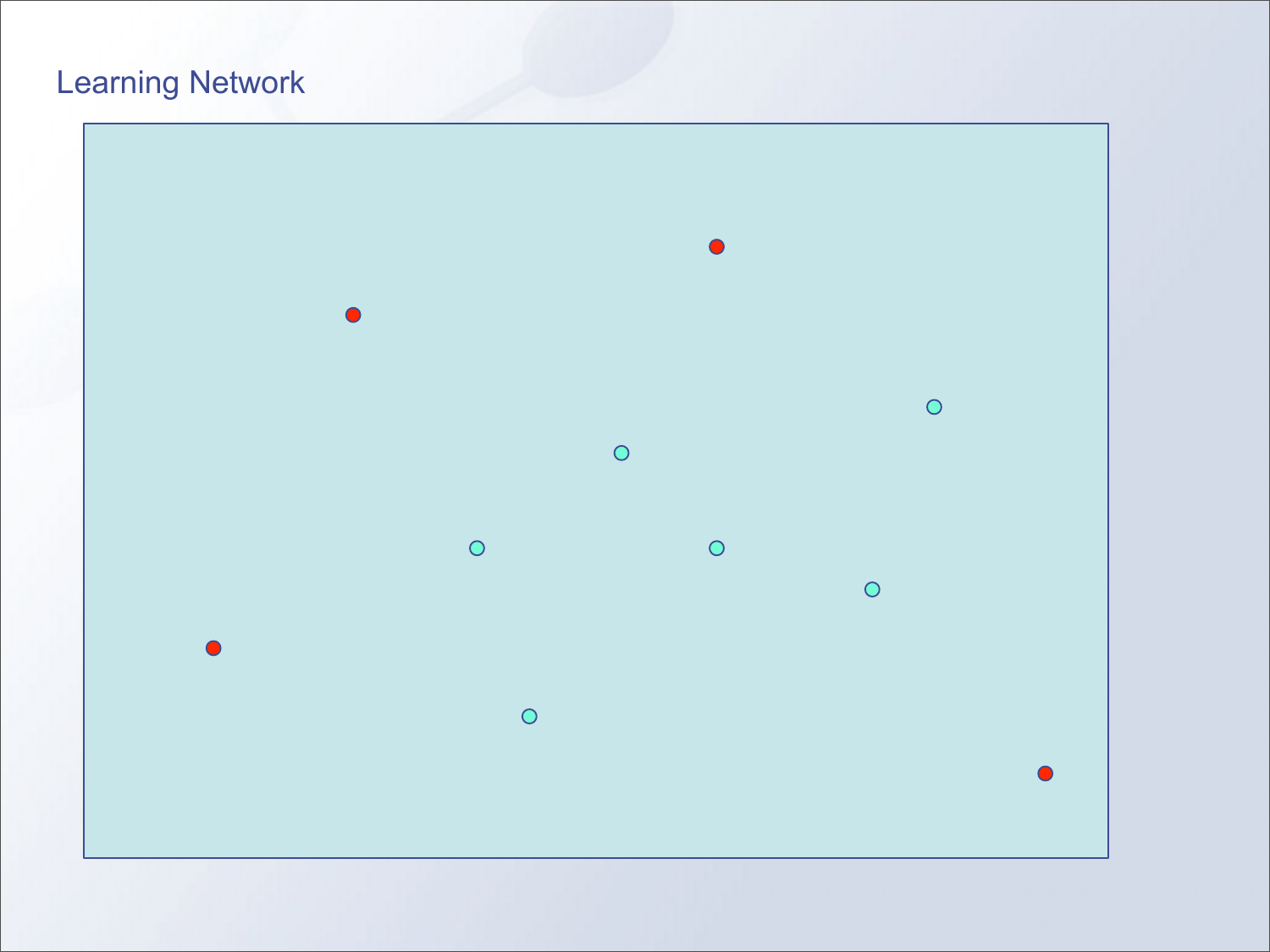## Learning Network

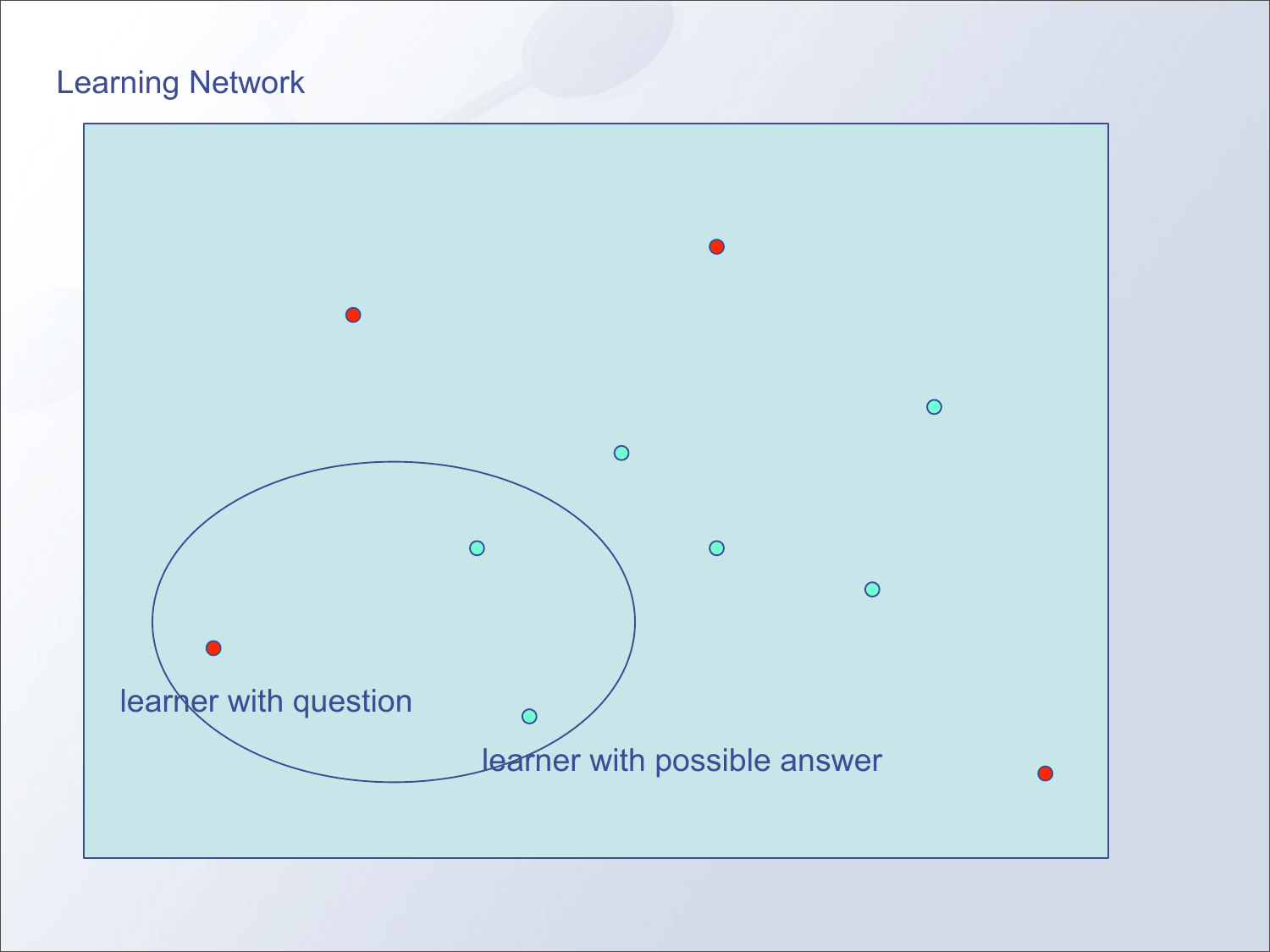# Typical questions

- Content related
	- I don't understand why ...
	- I don't understand how ...
- Process related
	- How do I best study this material?
	- What module should I do after this one?
	- What's the exam like?

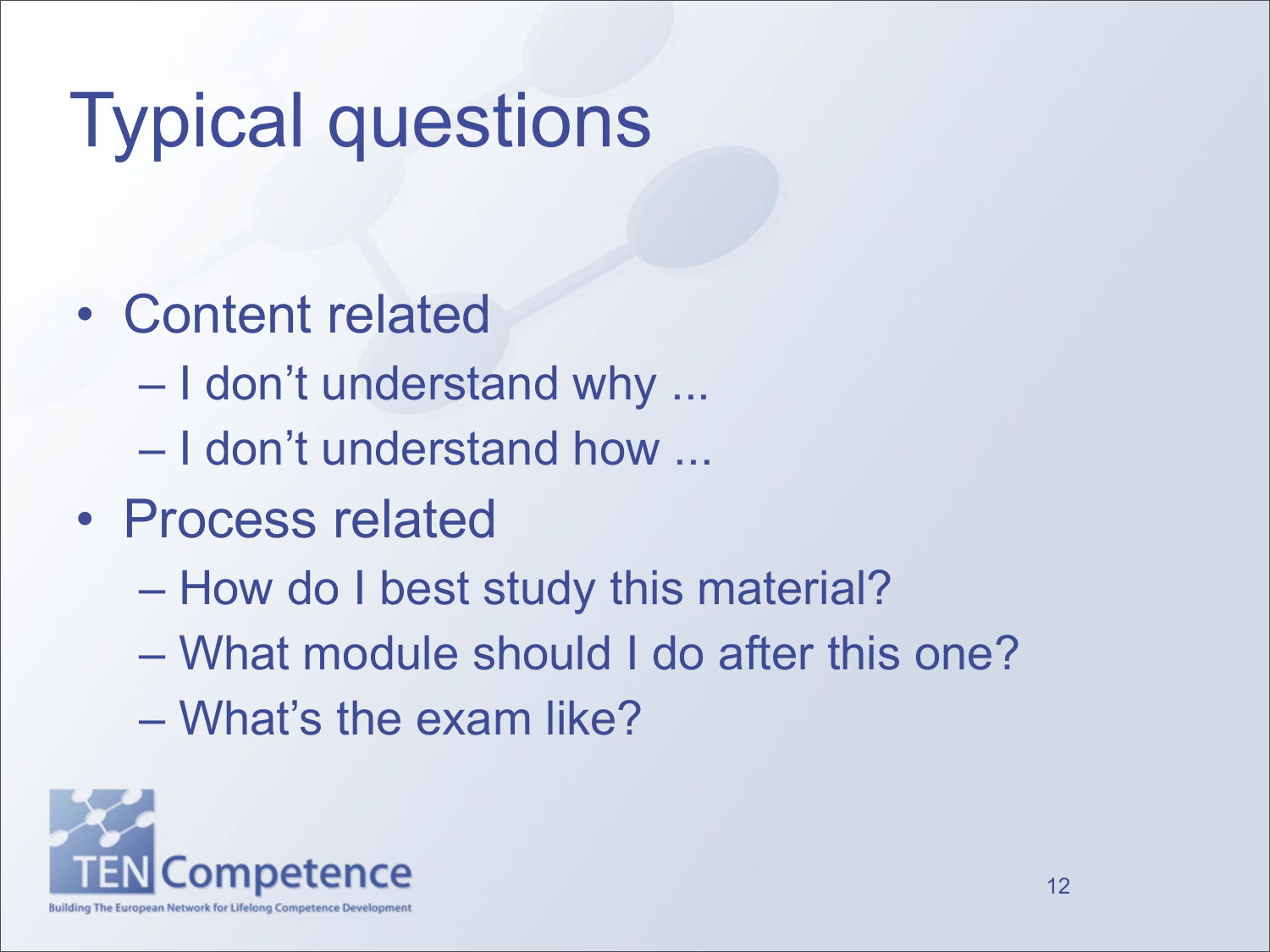# Communities (continued)

- there are about as many goals as there are users
- the goal is sort-lived
- there is no division of labour, only role taking
- the community (as a consequence) is asymmetric: the question asker profits, the answer providers contribute

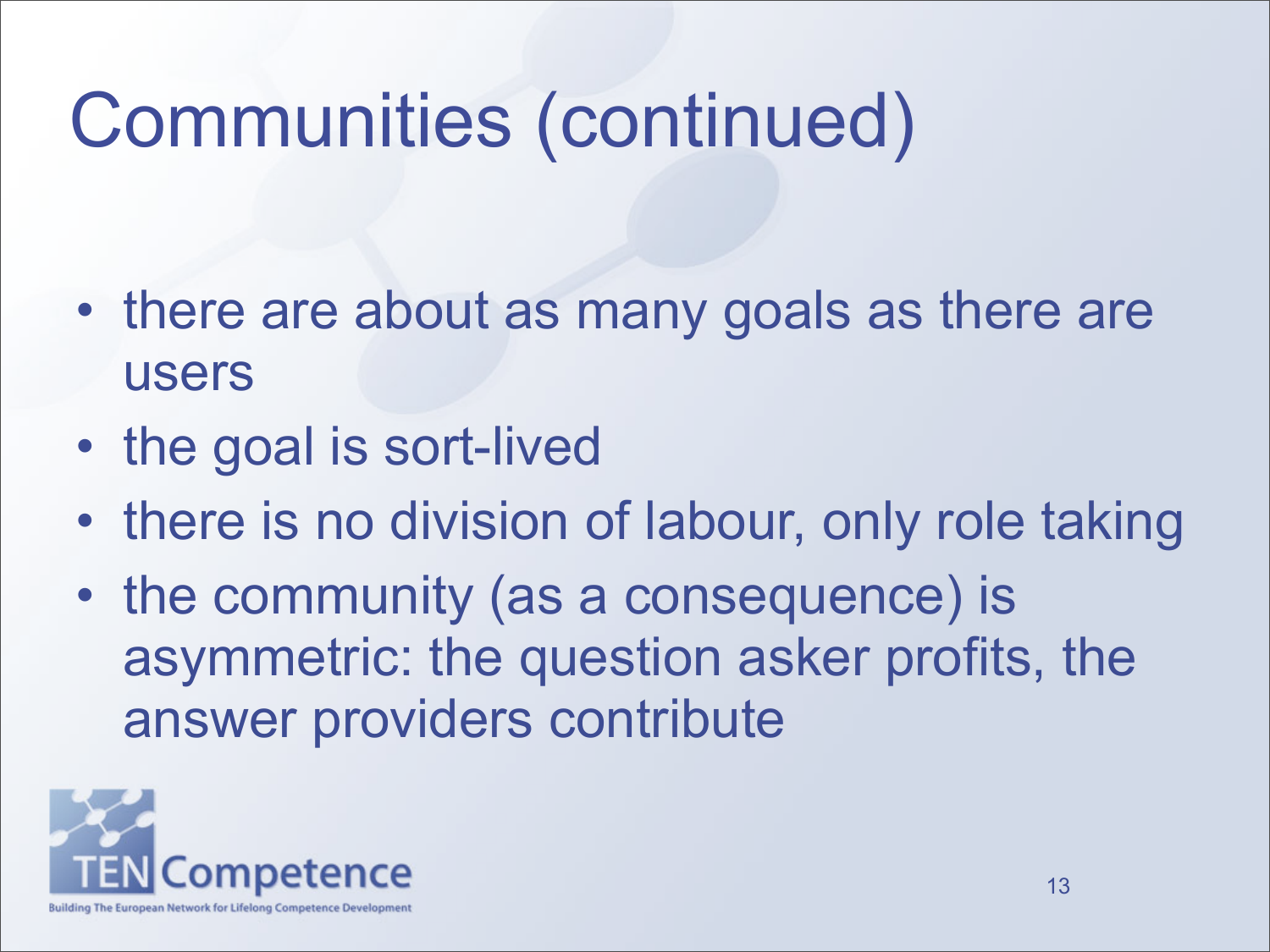# Ad Hoc Transient Communities

- are temporary alliances of small numbers of learners
- are meant to help solve some learner's problem (their ad hoc-ness)
- disappear once the problem has been solved (their transience)

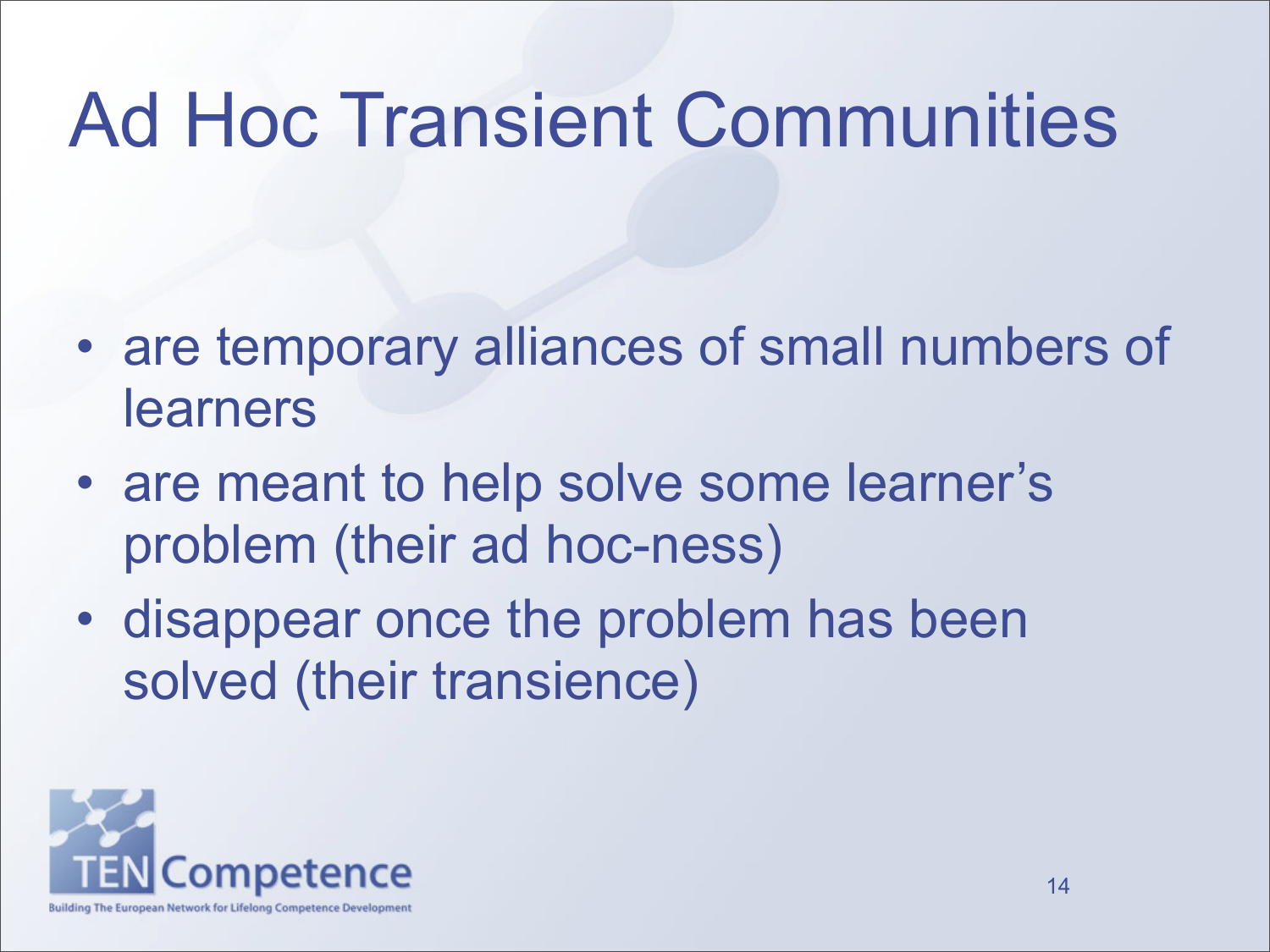# How do we make them work? Background theories

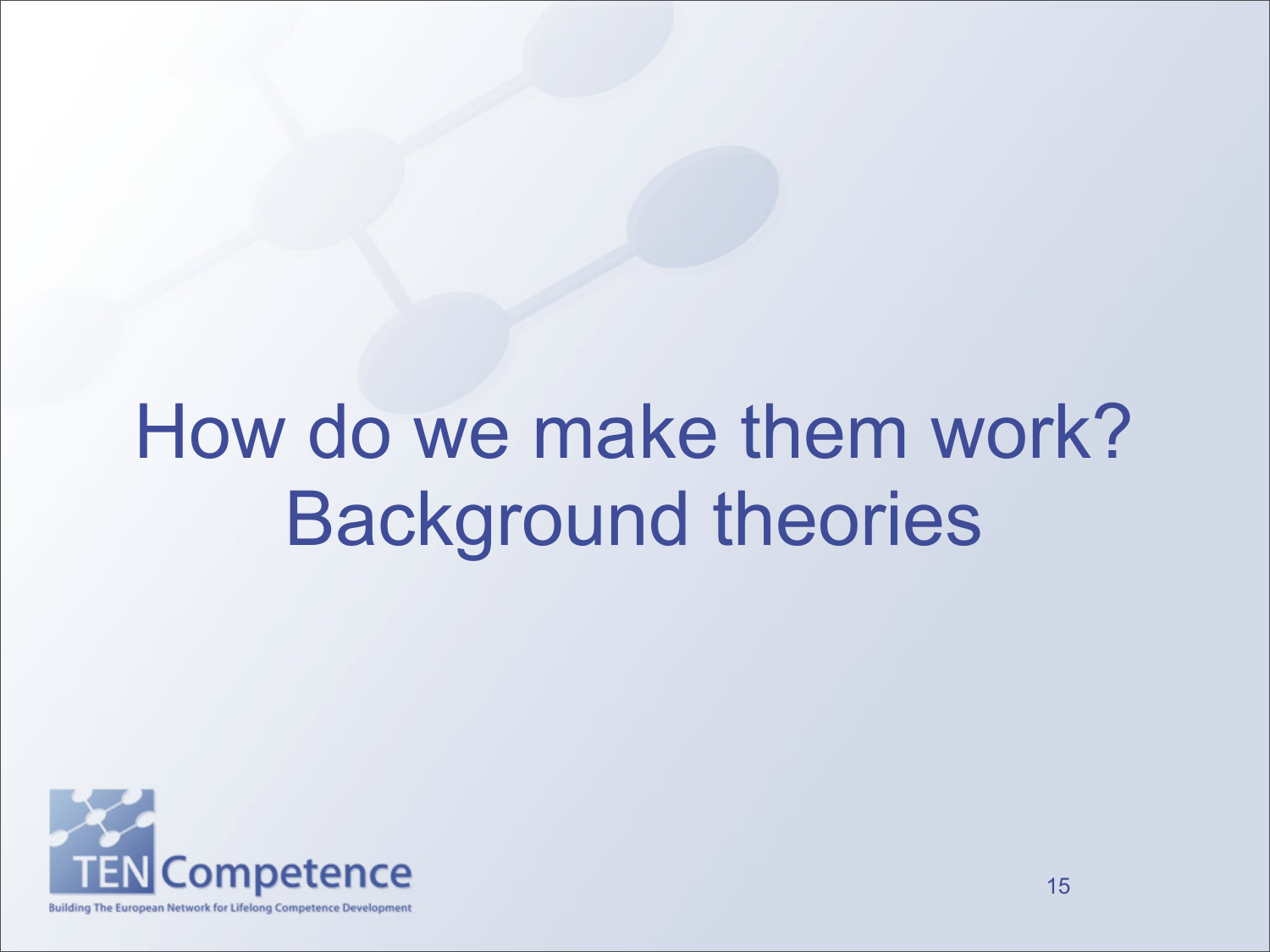# Community-level policies needed

- Ad hoc transient communities face the prisoners' dilemma: people optimise their own profit rather than the collective good
- However, the iterated version allows us to get the desired behaviour: help now, be rewarded later

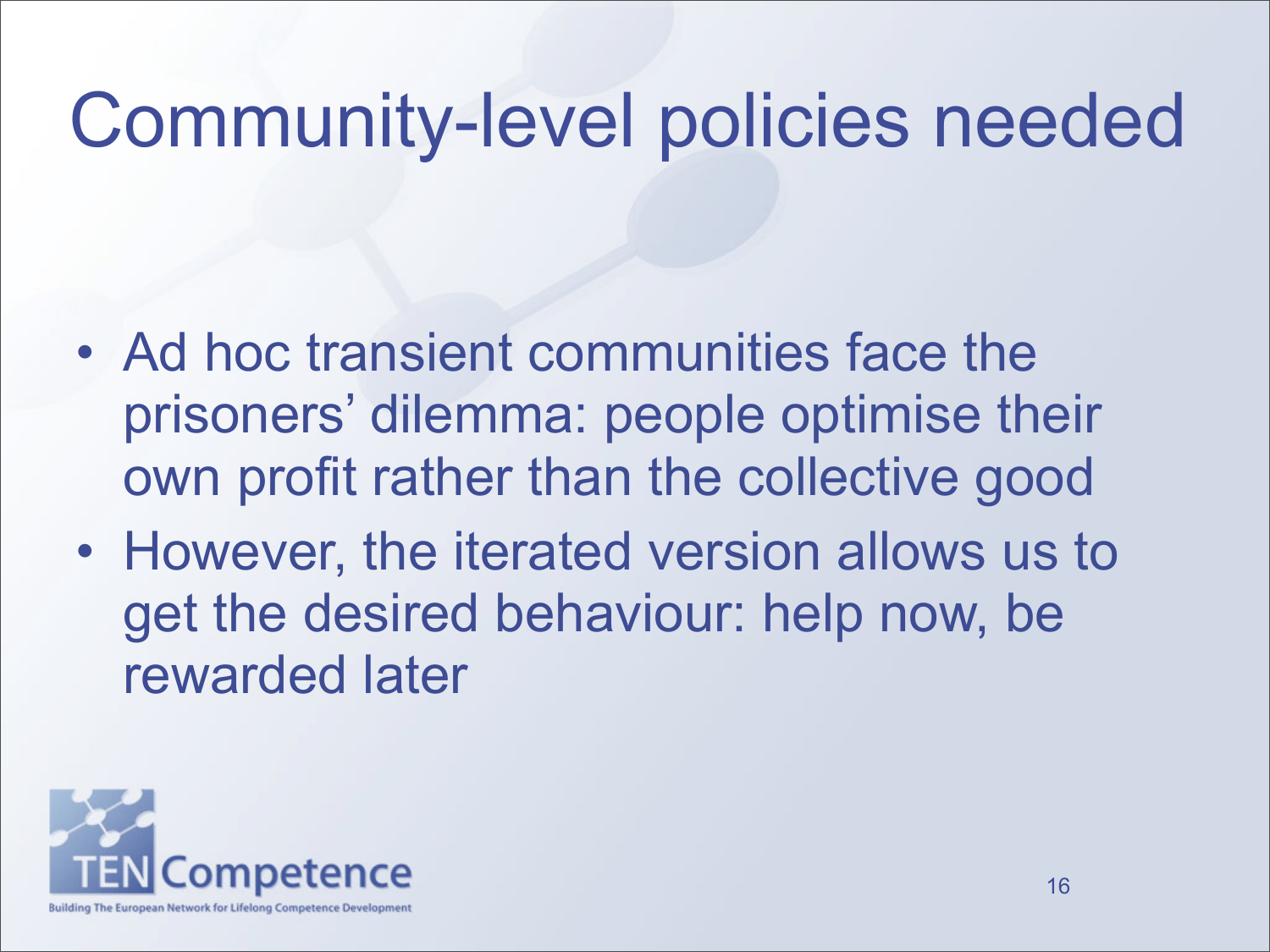# To prevent cheating

- disallow anonymity in the learning network (persistent 'pseudonymity' is ok)
- maintain clear boundaries of the learning network (who's in, who's out)
- make it technically possible to keep track of others (FOAF - friends-of-friends)

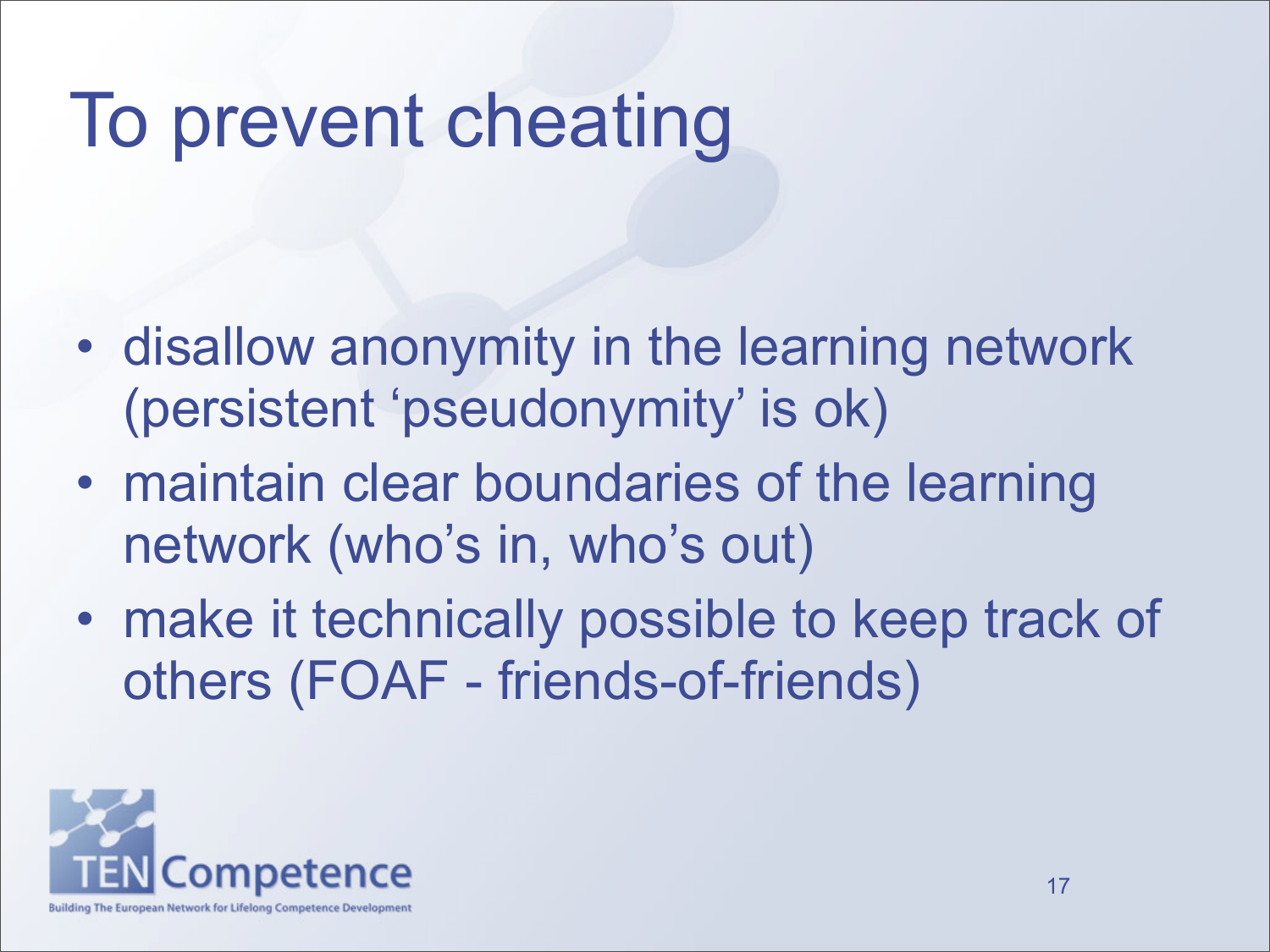# Cold-start problem

- set good examples
- particularly by 'veterans' in the network
- (Bandura's social learning theory)

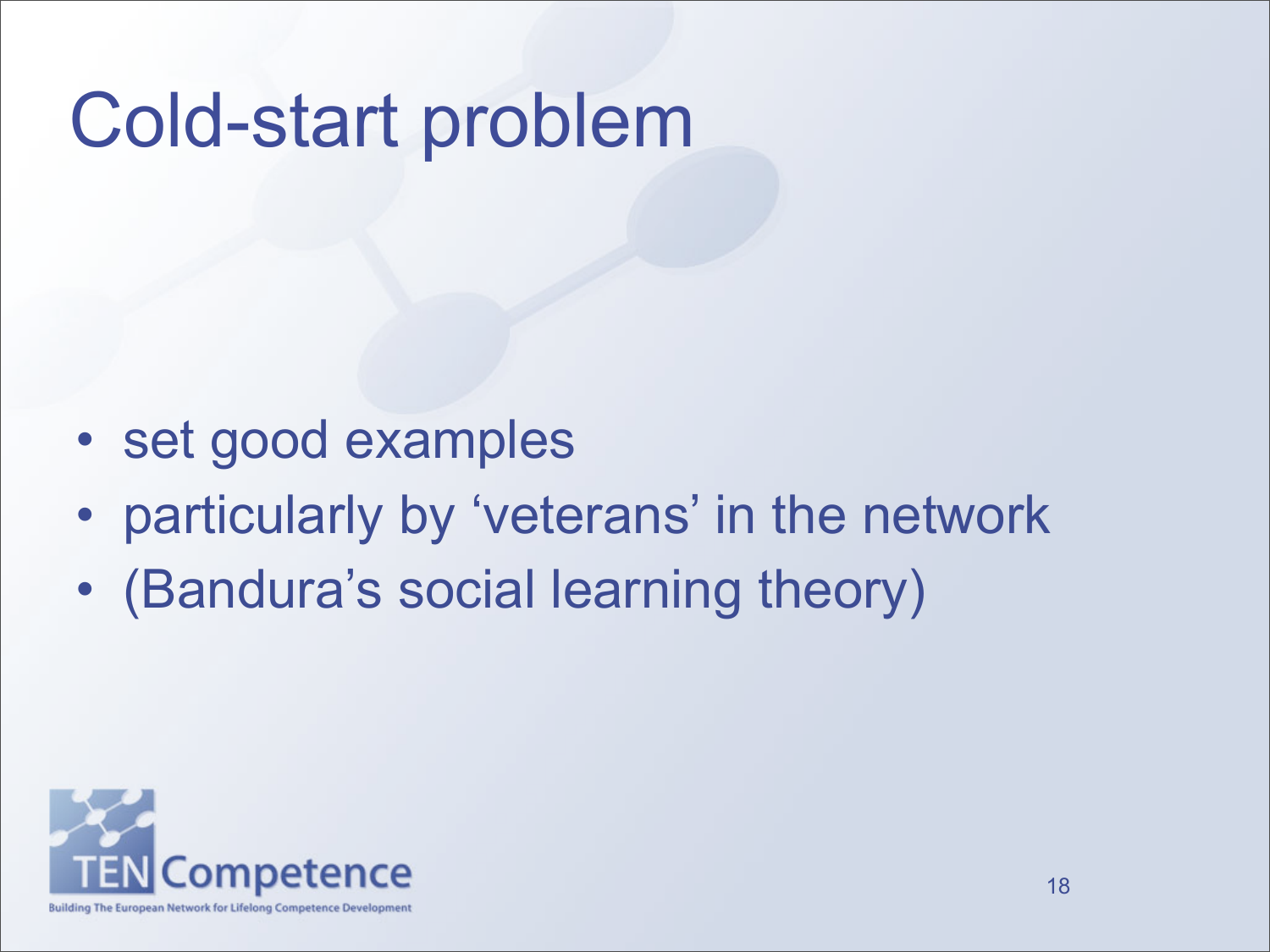# Build 'swift' trust

- small teams that need to carry out a difficult task instantly develop a trust relation
- to what extent do ad hoc transient communities resemble such communities?
- (Starr Roxane Hiltz)

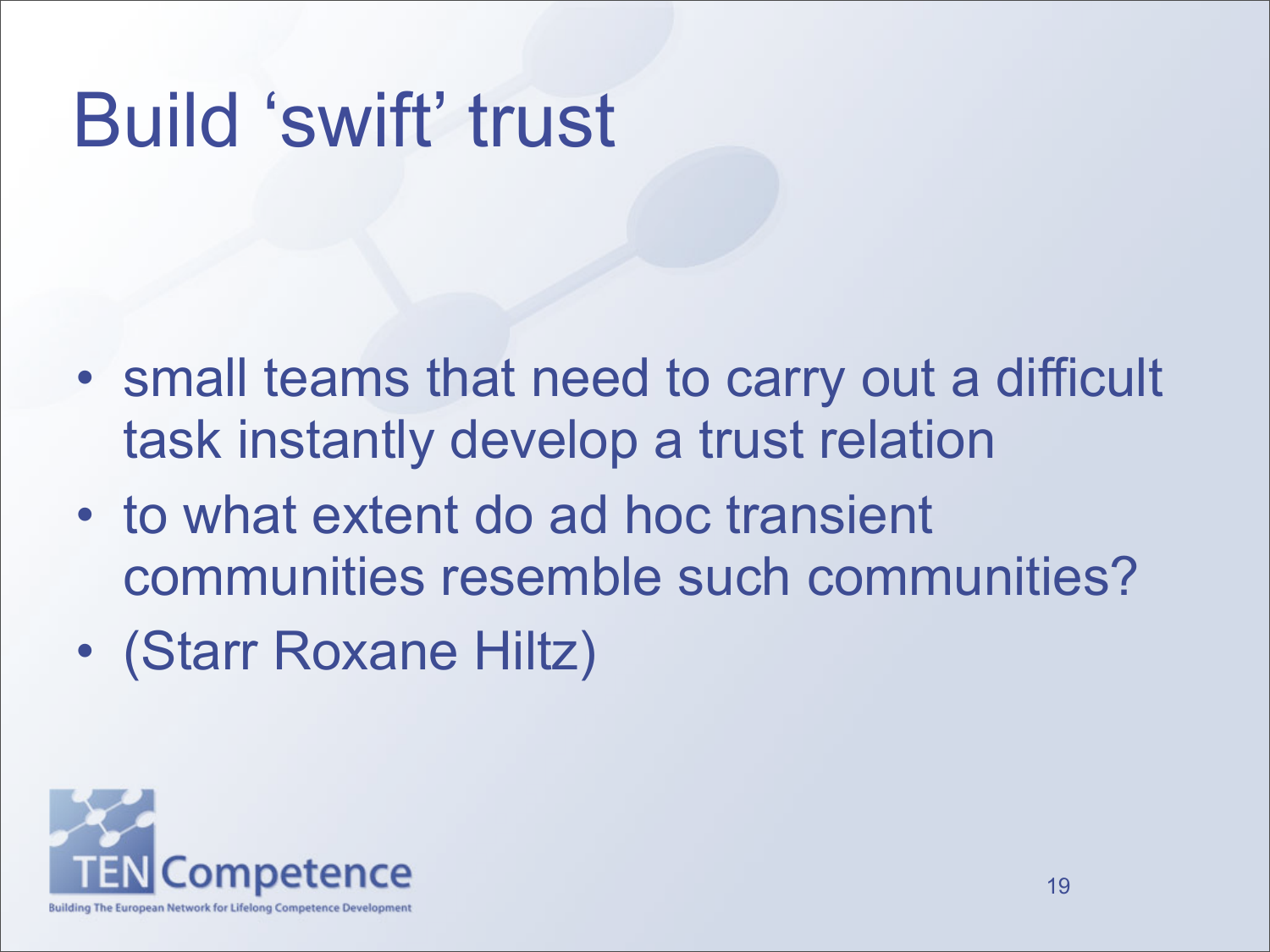# Case: Peer tutoring

- System has been built
- Simulations for fine-tuning have been done
- Empirical tests are planned
- Ultimate goal: incorporation in TENCompetence infrastructure